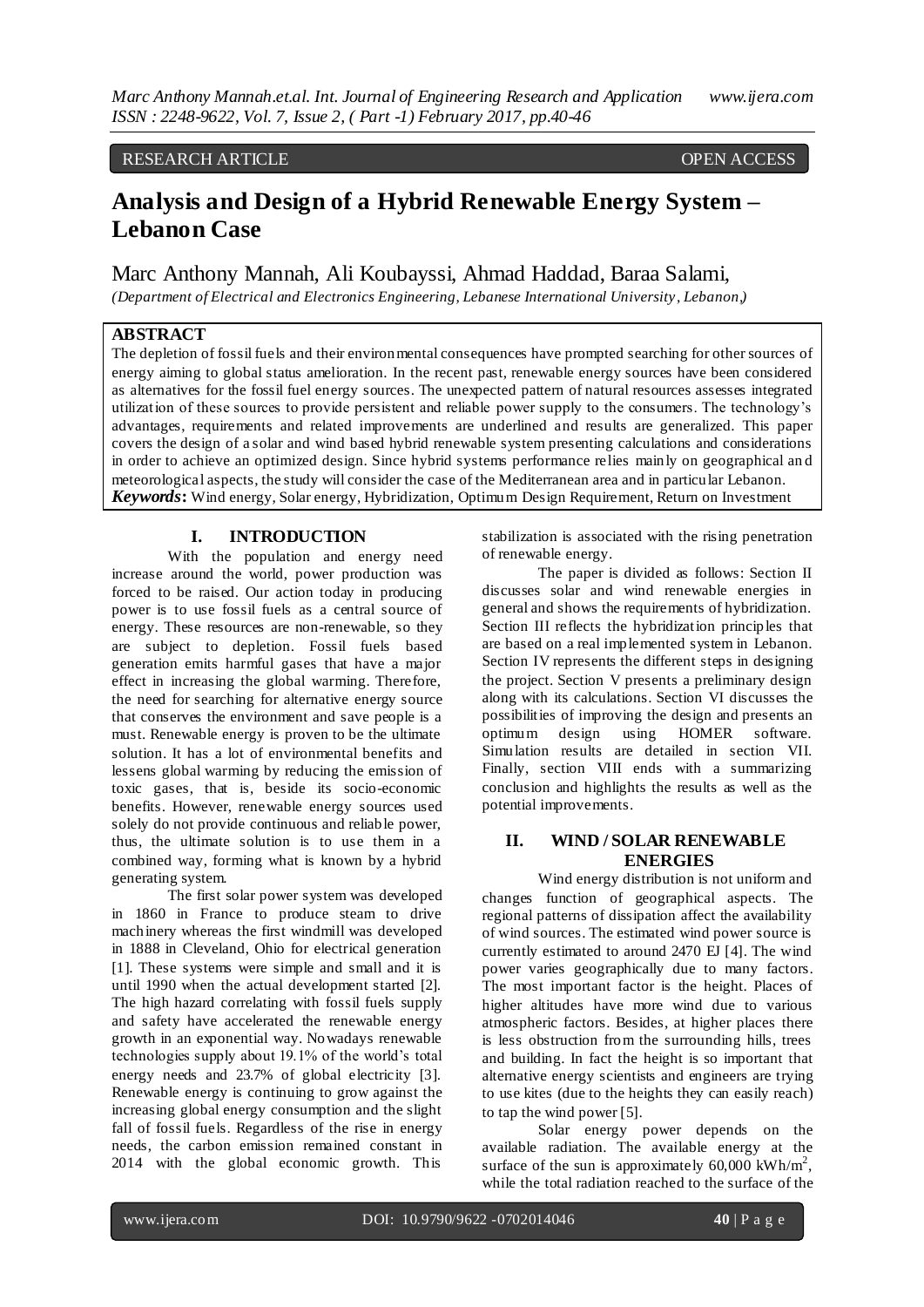atmosphere is only 1.4  $kWh/m^2$ , representing around 80 trillion kW [6]. This amount of radiation represents 13,000 times the present world energy use. Solar energy is by far the largest energy resource on Earth. About 47% of all incident solar energy is reaching the top of the atmosphere. Due to the properties of the atmospheric gases, only 51% of the solar intensity on the top of the atmosphere reaches to the ground whether in a direct or unscattered way [6]. This represents 89 PW of the energy received by the earth surface. From this huge amount of energy, only less than 0.02% is sufficient to replace the conventional energy used in the whole world [7]. Therefore one can realize the tremendous potential of solar energy in addition to its significant benefits on the environment, human health, economics and so on. The current installed PV capacity is somewhat limited compared to other renewable energy sources. However, PV technical potential is considered high compared to other renewable energy sources for a per unit area. This latter depends on the available area, the solar irradiation, and solar PV efficiency. Till now, the PV efficiency for the used solar cells is limited to 23%. This efficiency is limited by the laws of physics. Solar yearly energy density varies between 2000 kWh/m<sup>2</sup> and 3200 kWh/m<sup>2</sup> in the South Mediterranean region [8]. In Lebanon, the average yearly solar irradiance can reach 2939 kWh/m<sup>2</sup> at 0 degree inclination [9].

#### **III. HYBRIDIZATION**

This section begins with the typical configuration of an ON grid hybrid system as shown in Fig. 1. We note the wind turbine, solar panel, main supply, the backup generator, storage system, power electronics (inverter and converter), the energy management system (controllers) as well as the load. Generally the main control system has many functions including the following: ensuring the continuity of energy to the load, evaluating the excess of energy and monitoring the smooth operation of all components of the system. In most cases, a hybrid system requires power control techniques leading to mounting of AC-DC or DC-DC converters in both wind and solar power generation systems.



**Fig. 1.** Typical grid connected hybrid wind-solar system with backup generator.

The two systems may be interconnected in parallel at the output of the converters and connected to a storage battery. Each DC-DC converter can control the battery charging for load supplying. In the case of installing converters and batteries at a centralized location, storage batteries are mostly installed near the wind and solar power generation systems, so this will restrict the freedom of installing batteries on flat ground or in places easy to be accessed for maintenance and replacement [10]. Fig 2 shows the block diagram model of this system including the various sources, converters, controllers and loads.



**Fig. 2.** Block diagram model of a typical hybrid power system.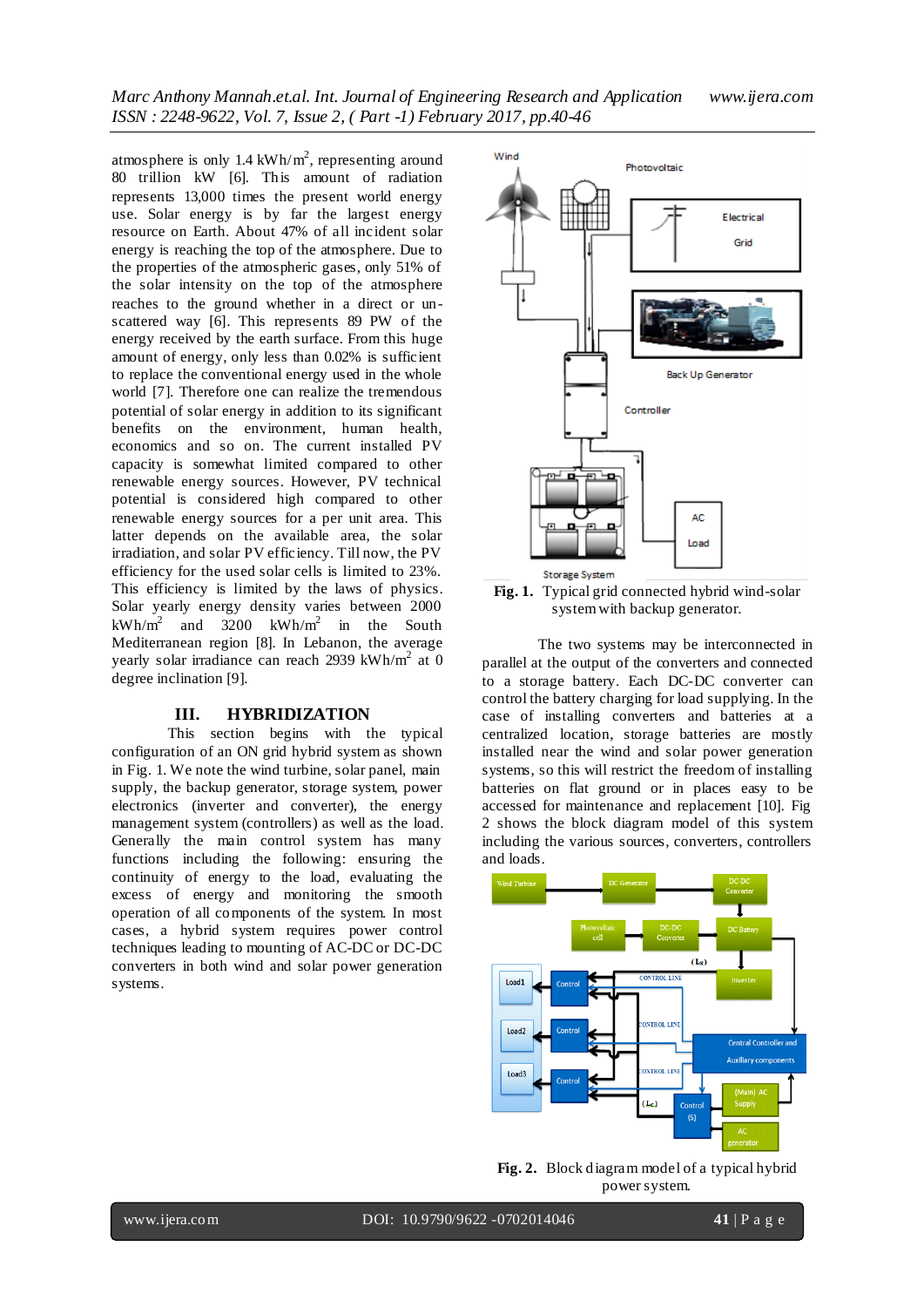## **IV. HYBRID SYSTEM DESIGN**

This section focuses on designing the different components of the system. The study starts by specifying the load demand followed up by sizing all components. A financial study underlining the return on investment is also carried out. The project discussed in this paper consists of a typical four rooms' house located in South of Lebanon at a 400 meter altitude. The location matters as it affects the efficiency of both solar and wind captured energies.

## *A. Load Demand*

In general, the typical rating demand of such houses is around 4 kW. A study covering all electrical equipments, their power ratings, the average working hours per day and their quantities has been carried out. Such study allows calculating the total energy consumed and the total power delivered. Table I shows the maximum load demand in Wh/day of the system under study. For such typical residential load, an approximated 14 kWh/day consumption is noted. This calculation is necessary in order to be able to size the various components.

#### *B. Components Design*

There are many components that have been designed for this hybrid system. This part will mention only the basic outcomes.

## *1) PV Array Design*

In designing the PV module, first we should calculate the required array output per day; it can be obtained by dividing the total energy demand per day (14.42 kWh/day) by the inverter efficiency (typically 85%) [11], leading to a required array output of 16.97 kWh/day. For the selected PV module, the guaranteed output power is obtained from the manufacturer's datasheet. The nominal maximum output power at STC is 200W. The power tolerance is 3% and the guaranteed output power is 97% of the maximum output power, or 194 watts [12]. The number of peak sun hours is identical to the average daily solar insolation over 1 kW/ $m^2$  [13]. From the HOMER data for the design location and optimum array tilt, the worst peak sun hour for south Lebanese located house is in December and equals to 2.41 hours. Table II shows all the required parameters needed for the design of PV panels.

**Table I** Average load demand for a typical Lebanese house

| Appliance       | 110 U.S.V<br><b>Typical</b><br>Working<br>Qty<br><b>Energ</b> |          |   |                                   |  |  |  |  |
|-----------------|---------------------------------------------------------------|----------|---|-----------------------------------|--|--|--|--|
| s               | Power<br>(W)                                                  | hrs./day |   | $(\mathbf{Wh}/\mathbf{d})$<br>ay) |  |  |  |  |
| TV              | 150                                                           |          | 3 | 2,250                             |  |  |  |  |
| Water<br>heater | 500                                                           | 2        |   | 1,000                             |  |  |  |  |

| <b>Satellite</b>              | 8                        | 5              | 3              | 120    |
|-------------------------------|--------------------------|----------------|----------------|--------|
| receiver                      |                          |                |                |        |
| Hair                          | 350                      | 0.10           | $\mathbf{1}$   | 35     |
| dryer                         |                          |                |                |        |
| <b>Bread</b>                  | 1,000                    | 0.10           | ī              | 100    |
| oven                          |                          |                |                |        |
| <b>Microway</b>               | 1,400                    | 0.15           | $\overline{1}$ | 210    |
| e                             |                          |                |                |        |
| Refrigerat                    | 650                      | 8              | $\mathbf{1}$   | 5,200  |
| <b>or</b>                     |                          |                |                |        |
| AC                            | 1,500                    | $\overline{c}$ | $\mathbf{1}$   | 3,000  |
| Wi-Fi                         | 10                       | 24             | $\mathbf{1}$   | 240    |
| router                        |                          |                |                |        |
| <b>Telephone</b>              | 3                        | 24             | $\mathbf{1}$   | 78     |
| handy                         |                          |                |                |        |
| <b>Mobile</b>                 | $\overline{\mathcal{E}}$ | $\overline{c}$ | 3              | 18     |
| charger                       |                          |                |                |        |
| washing                       | 350                      | 0.50           | ī              | 175    |
| machine                       |                          |                |                |        |
| laptop                        | 100                      | 2              | 1              | 200    |
| fan                           | 60                       | $\overline{3}$ | 3              | 540    |
| iron                          | 1,200                    | 0.10           | $\mathbf{1}$   | 120    |
| Lights                        | 20                       | 8              | 6              | 960    |
| Water                         | 500                      | 0.10           | $\mathbf{1}$   | 50     |
| pump                          |                          |                |                |        |
| $\overline{\mathbf{V}}$ acuum | 1,250                    | 0.10           | $\mathbf{1}$   | 125    |
| cleaner                       |                          |                |                |        |
|                               |                          |                | <b>Total</b>   | 14,421 |

|  |  | Table II Parameters of the designed PV system |  |  |  |
|--|--|-----------------------------------------------|--|--|--|
|--|--|-----------------------------------------------|--|--|--|

| <b>Parameters</b>                        | <b>Results</b> |
|------------------------------------------|----------------|
| <b>Energy Output of Module (Wh)</b>      | 465.6          |
| operating<br>Output<br>Energy<br>at      | 419.04         |
| Temperature (Wh)                         |                |
| <b>Number of Required Modules</b>        | 41             |
| <b>Number of Modules per String</b>      | 3              |
| <b>Number of String in Parallel</b>      | 14             |
| <b>Total Number of Modules purchased</b> | 42             |
| <b>Nominal Rated Array Output (W)</b>    | 8400           |

#### *2) Wind Turbine Design*

The selection of the wind turbine depends on the load size (4 kW) and the wind speed that depends on the location  $(5 \text{ to } 5.5 \text{ m/s})$  [14]. Therefore, the design has to account for a wind turbine that gives 4 kW at a wind speed of 5 m/s. Accordingly, the selected system is a 20 kW wind generator based wind turbine. The output power versus the wind speed curve is thoroughly explained in [15]. This latter provides more than 4 kW at this speed range, thus satisfying the load demand.

#### *3) Battery Design*

The storage battery bank is sized to meet the load demand during the absence of the renewable energy sources. It should also have days of autonomy, which is normally taken to be 2 or 3 days [16]. We will assume in this case study that the storage will be for only one day or 20 hours (according to the battery specifications) due to the presence of multiple sources of power. The most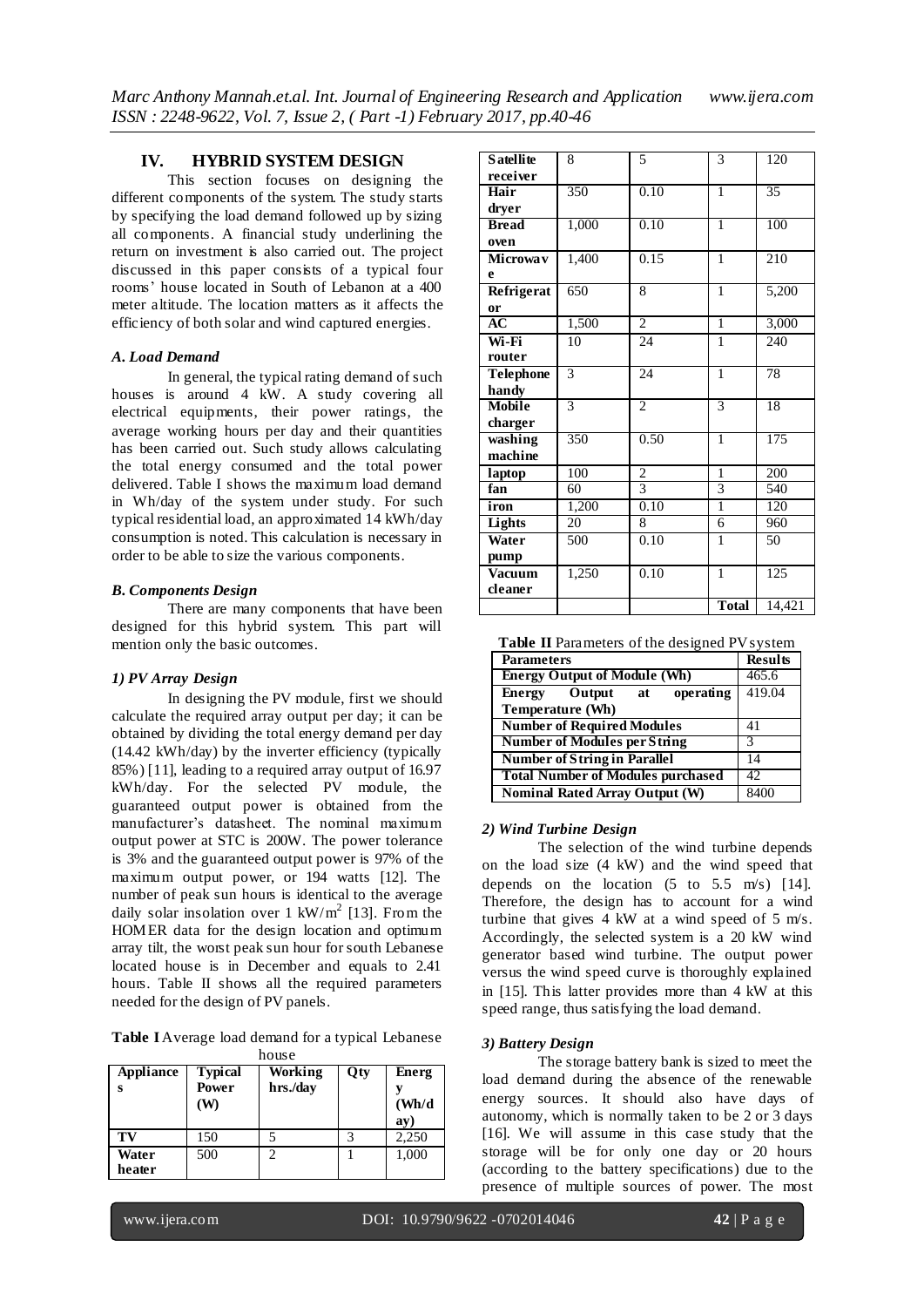(1)

common battery type used in such applications is the lead acid deep cycle batteries. These batteries are specifically designed to be discharged to low energy level and rapidly recharged and discharged day after day for years [17]. Thus, we will take into consideration the use of lead acid batteries with 80% depth of discharge and 48V battery bank voltage. The minimum ampere hour capacity required for the battery can be calculated according to (1).

$$
C_B = \frac{E_L S_D}{V_B DOD}
$$

Note that  $E_L$  is the load demand in Wh,  $S_D$  is the battery autonomy or storage days;  $V_B$  is the battery bank voltage; and DOD is the battery depth of discharge [16]. The selected battery has storage of 20 hours with a capacity 140 Ah. Hence, with 14.42 kWh/day load energy consumption, the required battery capacity will be 312.96 Ah. Further parameters are listed in table III. The total Ah demand per day and the total battery Ah capacity are needed to calculate the actual daily DOD [12].

**Table III** Parameters of the designed battery system

| <b>Parameters</b>                                | <b>Results</b> |
|--------------------------------------------------|----------------|
| <b>Number of the Parallel Batteries</b>          |                |
| <b>Number of Series Batteries in Each String</b> |                |
| <b>Total Number of Batteries</b>                 | 12             |
| <b>Total Amp-Hour Capacity</b>                   | 420            |
| <b>Total kWh Capacity</b>                        | 20.16          |

## *4) Controller Design*

The controller gives orders to turn On/Off any source according to a predefined logic. It senses some inputs and according to the setting, it orders an output, in order to satisfy the user need. In this system, the controller will sense the power from the two main renewable sources of energies, the battery bank, the back-up generator and the state of the load demand. Following that, the control unit compares the inputs and orders to switch (On/Off) the different power sources. The logic of the controller is divided into many scenarios, as shown below in Table IV.

**Table IV** Controller various scenarios

|                  | If $P_{wind}$ and $P_{solar}$ are both sufficient, only<br>solar feeds the load.                                                                                                                                                                               |
|------------------|----------------------------------------------------------------------------------------------------------------------------------------------------------------------------------------------------------------------------------------------------------------|
|                  | If $P_{wind}$ is larger than $P_{lead}$ , then the wind<br>turbine is only switched on. After that the<br>controller checks if there is an excess in power,<br>then it checks the status of batteries. If they are<br>not fully charged, then it charges them. |
| 3                | If $P_{solar}$ is greater than $P_{lead}$ , then it switches on<br>the solar panels only. After that it checks if there<br>is an excess in power, checks the status of<br>batteries and if not fully charged, it charges them.                                 |
| $\boldsymbol{4}$ | If $P_{wind}$ and $P_{solar}$ are less than $P_{lead}$ , but their<br>sum combined is greater than the load, then it<br>connects both wind turbine and solar panels. If<br>there is still an excess in power, and the batteries                                |

| are not fully charged, then it charges them.                |
|-------------------------------------------------------------|
|                                                             |
| If $P_{wind}$ + $P_{solar}$ are less than the load, then it |
| directly connects the battery bank.                         |
| If the battery bank is insufficient, then the back-         |
| up generator is turned on in order to charge the            |
| batteries.                                                  |

## *C. Return on Investment*

The ROI (return on investment) of renewable systems is becoming more appealing and popular every day. When considering upgrades to a home, ROI is a sound way to determine when and where to invest. To calculate the ROI, we should consider the home's location, sun insolation, type of installation and current available encouragements, as well as financing terms [18].

First of all we should calculate the annual electricity expense. In Lebanon, there is an outage in the electricity supply from the official supplier 'Electricite du Liban' (EDL); thus, a backup generator's expense has to be taken into account. For the considered location (south of Lebanon), the electricity is available only 8 hours per day, and the power supply for the remaining 16 hours is provided by the backup generator. Starting with EDL, we can expect the daily energy consumption from it by dividing the 8 hours over 24 hours and then multiplying by the total energy demand per day (14.421 kWh/day); so the average energy supply from EDL will be 4.807 kWh/day or 144.21 kWh/month. For the total amount of the electrical bill of the EDL, the reader may refer to [19]. Many parameters contribute to this latter, namely, the subscription fee, the rehabilitation tax, the electricity cost (which is 13 cents/kWh in Lebanon) and other minor costs. Calculations for our case study lead to an estimated averaged bill of 349.54 USD/year. The energy consumption from generators is obtained by considering the number of operating hours and the total energy demand per day, leading to 9.614 kWh/day or 288.42 kWh/month. The generator's energy price in Lebanon is 47 cents/kWh. Thus, the energy price resulting from the use of the backup generator is approximated to 1616 USD/year. Therefore, the total amount paid for electricity in our case study project is about 1965 USD/year.

In order to be able to calculate the ROI, the overall cost of implementation and maintenance of the hybrid system needs to be calculated. This latter depends on the choice and the sizing of the elements. The cost of the preliminary sizing previously presented will be presented in the next section.

# **V. PRELIMINARY DESIGN**

According to the preliminary design, the different components were sized and their cost was calculated based on a market survey and the availability of the various components. The overall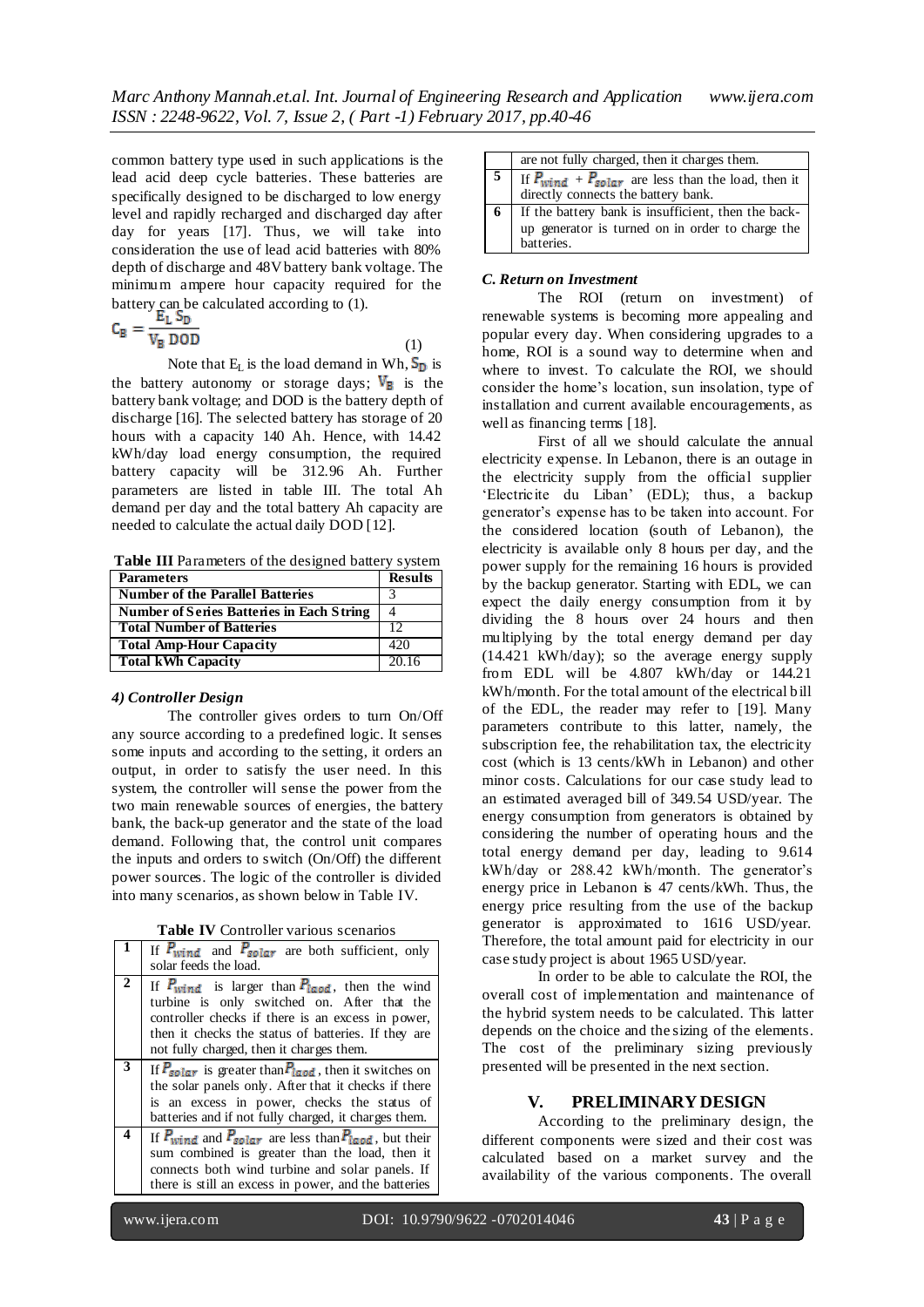cost is shown below in Table V. These components and their characteristics are introduced to HOMER software in order to know the percentage of renewable participation in supplying the load.

**Table V** System components' prices (Preliminary

| design)          |       |                    |        |  |  |  |
|------------------|-------|--------------------|--------|--|--|--|
| Component        | Price |                    |        |  |  |  |
|                  |       | (USD)              | (USD)  |  |  |  |
| <b>PV</b> panels | 42    | 250                | 10,500 |  |  |  |
| Wind             |       | 13.580             | 13.580 |  |  |  |
| turbine          |       |                    |        |  |  |  |
| <b>Batteries</b> | 12    | 250                | 3,000  |  |  |  |
| Inverter         |       | 950                | 950    |  |  |  |
| Generator        |       | 2,200              | 2,200  |  |  |  |
| Converter        |       | 226                | 226    |  |  |  |
|                  |       | <b>Total Price</b> | 30,456 |  |  |  |

The solar and wind energy resources supply about 99.84% of the total energy demand, thus leading to a total annual savings will be of 1961.55 USD/year. The ROI is then obtained by dividing the total cost of our system by the annual savings; leading to a payback period of 15.5 years [18]. Accounting for 1 year cost of maintenance to every 5 years of operation [18], the ROI is finally estimated to 20 years. From this point on, and accounting for the associated maintenance cost, the user shall economize around 1570 USD per year. Note that at this stage, HOMER software was only used to depict the percentage of participation of the various sources. The above numbers present the ROI based on a preliminary modeling, but not necessary an optimum one. In order to account for all influencing parameters and to obtain an optimum design, simulations will be fully carried out next using the HOMER software. This latter will allow to define the optimal parameters for a better and more economical design.

# **VI. OPTIMUM DESIGN**

Hybrid Optimization Model for Electric Renewables (HOMER) provides highly sensitive analysis of hybrid systems and accounts for the location specific characteristics. The needed inputs for analysis are the solar insolation, wind speed, temperature data, load profile, particular constraints, system control and economic factors [20]. In this section the prices of the components with different sizes are considered in order to reach the optimum design.

# *1) PV Array Design*

The cost of one 200 watt PV panel is approximated to 250 USD. The installation and maintenance costs are approximated respectively to 1000 USD and 10 USD/year. Four different configurations are considered for our system and inserted into HOMER. The sizes are 0 (no PV

modules), 2.8, 5.6, 8.4 kW. Note that no tracking system is included in the PV system.

# *2) Wind Turbine Design*

Availability of energy from wind turbine depends greatly on wind speed variations. Therefore, wind turbine rating is generally much higher compared to the peak load demand (which is 3.06 kWp according to HOMER). In this analysis, wind turbine of FD5-5000 model is considered. It has a rated capacity of 5kW and provides a 240V AC output. The cost of one unit is considered to be 4,612 USD while replacement and maintenance costs are taken as 3,699 USD and 47 USD/year respectively [21]. Different units are given (0, 1 or 2 units) to allow the simulation program find the optimum solution. Lifetime of a turbine is taken to be 20 years.

# *3) Power Inverter Design*

The estimated capital and replacement costs of an inverter are approximated to 950 USD. A lifetime of 15 years was assumed in which the inverter efficiency was assumed to be 95%, for all considered sizes [22]. Inverters of various sizes ranging from 0 to 4 kW are considered in the analysis. The choice of this range is justified by the fact that all renewable sources are meant to be of lower rating in the optimized design.

# *4) Battery Bank Design*

When the total outputs of the PV array and wind turbine are more than the energy demand, the battery bank is charged. We will assume that the properties of the battery remain constant throughout its lifetime and are not affected by external factors such as temperature [23]. The selected batteries in our study have a nominal voltage of 12 V with a rated capacity of 140 Ah. Every 4 lead-acid batteries are connected in series forming a string capable of producing 6.72 kWh of electricity. The estimated price of each battery replacement is 250 USD. The life expectancy of each battery usually varies between 2 and 6 years [24] and will be assumed in our study to 5 years. Different numbers of battery strings (0, 1, 2, and 3) were considered in this analysis.

# *5) Diesel Generator*

A 5kVA generator is used as a backup power supply. Its cost is estimated to 2,200 USD. The present cost of diesel is 0.38 \$/L and it may vary around this value. The operation over maintenance cost is estimated to 0.082 \$/hr [24-25].

# **VII. SIMULATION RESULTS**

The load profile (typical Lebanese house) was introduced into our simulation. The meteorological data for a one year period including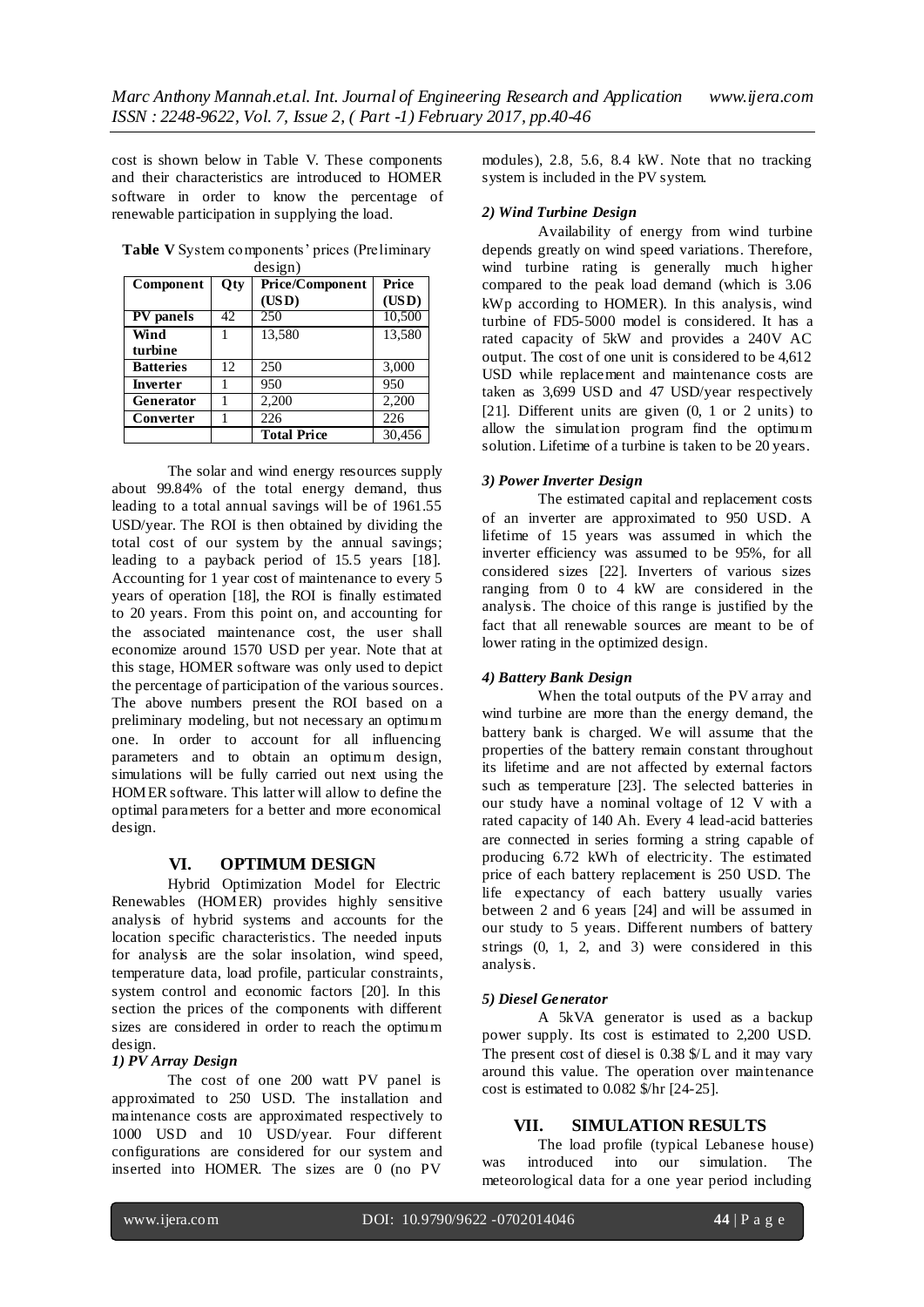the hourly solar radiation and the wind speed were introduced as well in order to calculate the monthly average values of clearness index (5.32 kWh/m<sup>2</sup>/day), the daily radiation (0.61 kWh/m2) and daily wind speed (5.41 m/s). The results are exhibited in a complete form in which the system configurations are listed according to their net present cost NPC. Fig. 3 shows the list of possible combinations of the system components. Parameters such as the operational characteristics, annual electrical energy production, served annual electrical loads, excess of electricity, RE fraction, capacity shortage, and so forth can be evaluated. The optimal energy system includes a 2.8 kW PV module (14 PV panels), one wind turbine (rated 5 kW), 4 kW diesel generator, 4 kW inverter and 4 batteries (140 Ah each). The cost of energy (COE) would be then 0.307 USD/kWh, whereas the initial capital required and NPC are respectively 12,262 USD and 20,909 USD. This could be considered as a good choice for the system operation especially that the participation in energy production made by renewable resources is relatively high. Furthermore, simulation results show that this system has a total annual electrical energy production of 14,812 kWh/yr and the total energy produced from the wind turbine is higher than the energy generated from the PV array.

| Architecture |                      |                                             | Cost    |                                                     |         |                  | System                        |                                                              |     |           |
|--------------|----------------------|---------------------------------------------|---------|-----------------------------------------------------|---------|------------------|-------------------------------|--------------------------------------------------------------|-----|-----------|
| PV<br>(kW)   | $\nabla$ wr $\nabla$ | Gen4kW $\sqrt{ }$ 140 Ah $\sqrt{ }$<br>(kW) | battery | Inverter $\nabla$ COE $\nabla$ NPC $\nabla$<br>(kW) |         | (\$)             | Operating<br>۲<br>cost<br>(S) | Initial capital $\nabla$ Ren Frac $\nabla$ Cap S<br>(\$) (%) |     |           |
| 2.80         | 1                    | 4.00                                        | 4       | 4.00                                                | \$0.307 |                  | \$20,909 \$668.85             | \$12,262                                                     | 68  | $\pmb{0}$ |
|              |                      | 4.00                                        | 4       | 4.00                                                | \$0.355 | \$24,127 \$1,545 |                               | \$4,150                                                      | 0.0 | 0         |
| 2.80         | 1                    | 4.00                                        |         | 4.00                                                | \$0,412 | \$28,053 \$1,299 |                               | \$11.262                                                     | 15  | 0         |
| 2.80         |                      | 4.00                                        |         | 4.00                                                | \$0.421 | \$28,676 \$1,704 |                               | \$6,650                                                      | 0.0 | 0         |
|              | 1                    | 4.00                                        |         |                                                     | \$0.437 | \$29,757 \$1,775 |                               | \$6,812                                                      | 0.0 | 0         |
|              |                      | 4.00                                        |         |                                                     | \$0,479 | \$32,601 \$2,352 |                               | \$2,200                                                      | 0.0 | 0         |

**Fig. 3.** Overall optimized results according to NPC

All results related to both the electric energy production and consumption is summarized in Table VI. In addition, the share of PV array, wind turbine and diesel generator for electrical production in each month of the year are shown in Fig. 4. The amount of electricity production is ranged from 1.4 kW in November to almost 1.85 kW in August.

**Table VI** Electrical production / demand for PV-Wind systems

| Annual electric PV array    | $5.926$ kWh/yr.       |
|-----------------------------|-----------------------|
| production                  | $(40.01\%)$           |
| wind<br>Annual electric     | $7,200 \quad$ kWh/yr. |
| production                  | $(48.61\%)$           |
| Annual electric generator   | $1,686$ kWh/yr.       |
| production                  | (11.38%)              |
| Annual electric<br>total    | 14,812 kWh/yr.        |
| production                  |                       |
| Annual electric consumption | 5,263 kWh/yr.         |
| (AC load)                   | $(100\%)$             |



**Fig. 4.** Contribution of the power units

We note that the yearly cost saving of this system is 16.8% with respect to the initial investment as shown in Fig 5and 6. Furthermore, the system payback is about 6-7 years which makes it a good applicable system with tolerable present and annual worth of 11,694 \$ and 1,095 \$ respectively. The ROI is considerably improved compared with the preliminary design.

| Component                               | Capital (\$) | Replacement (\$) O&M (\$) |            | Fuel (\$)  | Salvage (\$) Total (\$) |             |
|-----------------------------------------|--------------|---------------------------|------------|------------|-------------------------|-------------|
| <b>Suntech PV</b>                       | \$3,500.00   | \$0.00                    | \$361.97   | \$0.00     | \$0.00                  | \$3,862.00  |
| WT <sub>5</sub> kW                      | \$4,612.00   | \$1.179.30                | \$607.59   | \$0.00     | (5664.59)               | \$5.734.30  |
| <b>4kW Kipor</b>                        | \$2,200.00   | \$0.00                    | \$1,274.20 | \$3,501.80 | \$0.00                  | \$6,976.00  |
| Leoch 140 Ah Lead Acid                  | \$1,000.00   | \$2,059.10                | \$0.00     | \$0.00     | \$0.00                  | \$3,059.10  |
| Converter                               | \$950.00     | \$403.06                  | \$0.00     | \$0.00     | (575.86)                | \$1,277.20  |
| <b>System</b>                           | \$12,262.00  | \$3,641.50                | \$2,243.80 | \$3,501.80 | (5740.45)               | \$20,909.00 |
| Total NDC of the proposed system<br>Бία |              |                           |            |            |                         |             |

**Fig. 5.** Total NPC of the proposed system components - 25 years

| Metric                      | Value    |
|-----------------------------|----------|
| Present worth (\$)          | \$11,694 |
| Annual worth (\$/yr)        | \$1,095  |
| Return on investment (%)    | 16.8     |
| Internal rate of return (%) | 16.9     |
| Simple payback (yr)         | 5.80     |
| Discounted payback (yr)     | 7.10     |

**Fig. 6.** Economic factors of current system vs. base system

## **VIII. CONCLUSION AND PERSPECTIVES**

This paper deals with the design and analysis of a solar wind hybrid system. First, a preliminary design underlining all necessary challenges and calculations is presented. This design is then improved and optimized. Simulation results seem to be promising with a 33% decreases in the overall cost of the system as well as a notable improvement in the ROI. The current design can be further improved by including more advanced